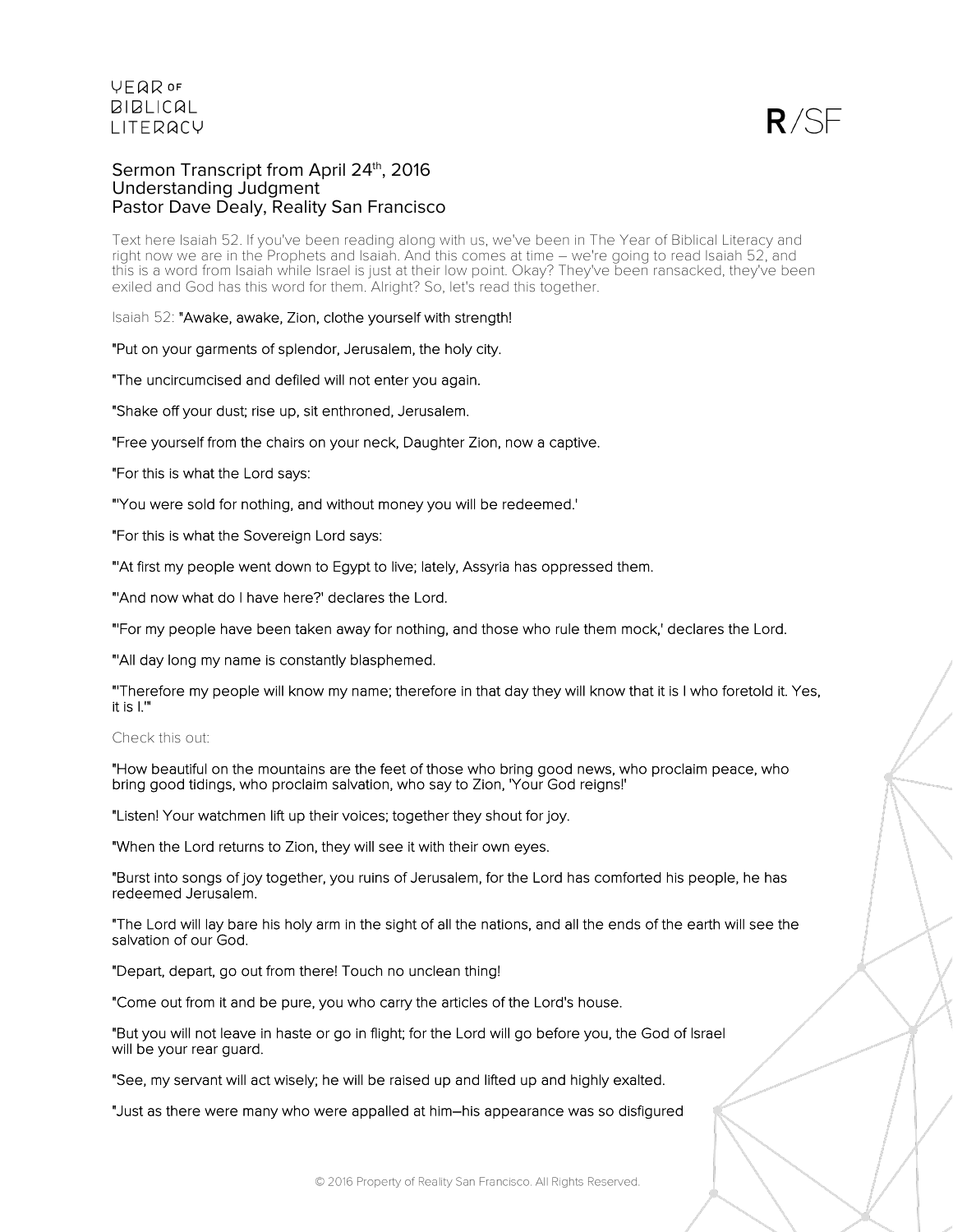

### beyond that of any human being and his form marred beyond any likeness–so he will sprinkle many nations, and kings will shut their mouths because of him.

### "For what they were not told, they will see, and what they have not heard, they will understand."

This is God's Word. Let's pray.

Lord, I thank You for that word of hope and I pray that it would resonate tonight as we dig deeper into this attempt in our capacity, Lord, to understand who You are. And we come here humbly, Lord. I come here humbly and say very easily, God, I just open up my hands to You and say, "Who am I to try to explain to my brothers and sisters who You are?"

God, would Your Spirit do it tonight? Would You use the words of my mouth and, in the words of Your Living Word, Lord God, would it minister to Your people tonight? I pray that eyes would open, that ears would hear, that hearts would become soft, Lord, to receive what You have for us tonight. In Jesus' name, amen.

So, as I said, we've been in this journey through 2016 together. We've called it The Year of Biblical Literacy. And it is with a hope that we would begin to know and understand the Bible as we read the Bible throughout together. If you're new to this, you can jump in now. We're in the Prophets. It's a great time to get into the Word. We're currently in a short series. We've been doing these short series' throughout the year. And we're in this short series called "The God I Don't Understand," and I hope you appreciate how hard it is to do a series like this. I've never been at a church that has tried to tackle "The God I Don't Understand."

We did this because we did a survey. We asked you guys, as you were reading through the Old Testament, "What are some of the challenging things that you're experiencing? What's some of the stuff you're wrestling with?"

Right? And the number one response was trying to understand the Law, which Lomas taught on a few weeks ago. The second most troubling thing you were wrestling with was understanding violence in the Old Testament. And then, the third thing was understanding the character of God, particularly His judgment. And, by far of the three, understanding God's character and His judgment is the hardest, and that's why Lomas isn't here. Alright? Lomas went on vacation when it all got tough.

And I think there's some real parts of us, each of us, that when we hear about judgment and you come to a church and you hear that word "judgment" and try to unpack "what is God's judgment," there's this dissonant thing inside of us, this conflict that we feel. And rightly so. I think that there's a modern perception of God in our society and in the church that holds just a few predominant principles.

One is that God is angry. God just seems to be pissed all the time when you read through the Old Testament. There's just this anger that rises up and you see it and He doesn't seem to want to be around His people very much. I think that's a dominant perception of God in our culture and in our church. The second is that we are these filthy sinners that God can't stand until Jesus comes, and Jesus is like a soap that makes us just tolerable to be around for God.

I think that's a perception in the church and in our society. And then the third is that the role of the church is to keep us in check; to be our sin management system so that one day, hopefully, if we do this right enough, we will all get into heaven and we can stop trying. It'll just be done. We'll have arrived. I think that represents the perception of God in the church and in society in many ways. Especially when you talk about God's judgment. This represents, you guys, a historical shift. It wasn't always this way. This started early in the Catholic church and then it moved right into the reformation and then it got really strong roots here in America with the Quakers and the Puritans. This is a tradition that's been passed down to us.

But, it wasn't always this way. People didn't see God this way, and I hope tonight as we try to understand God's judgment, His character and His judgment, I hope that we can recalibrate a little bit of the way we think of those things about God's character and His judgment, predominately when we look at the Old Testament.

The first thing I hope shifts is that we will begin to see that God cares for both the individual and the people group. See, we tend to make this about us and God, that God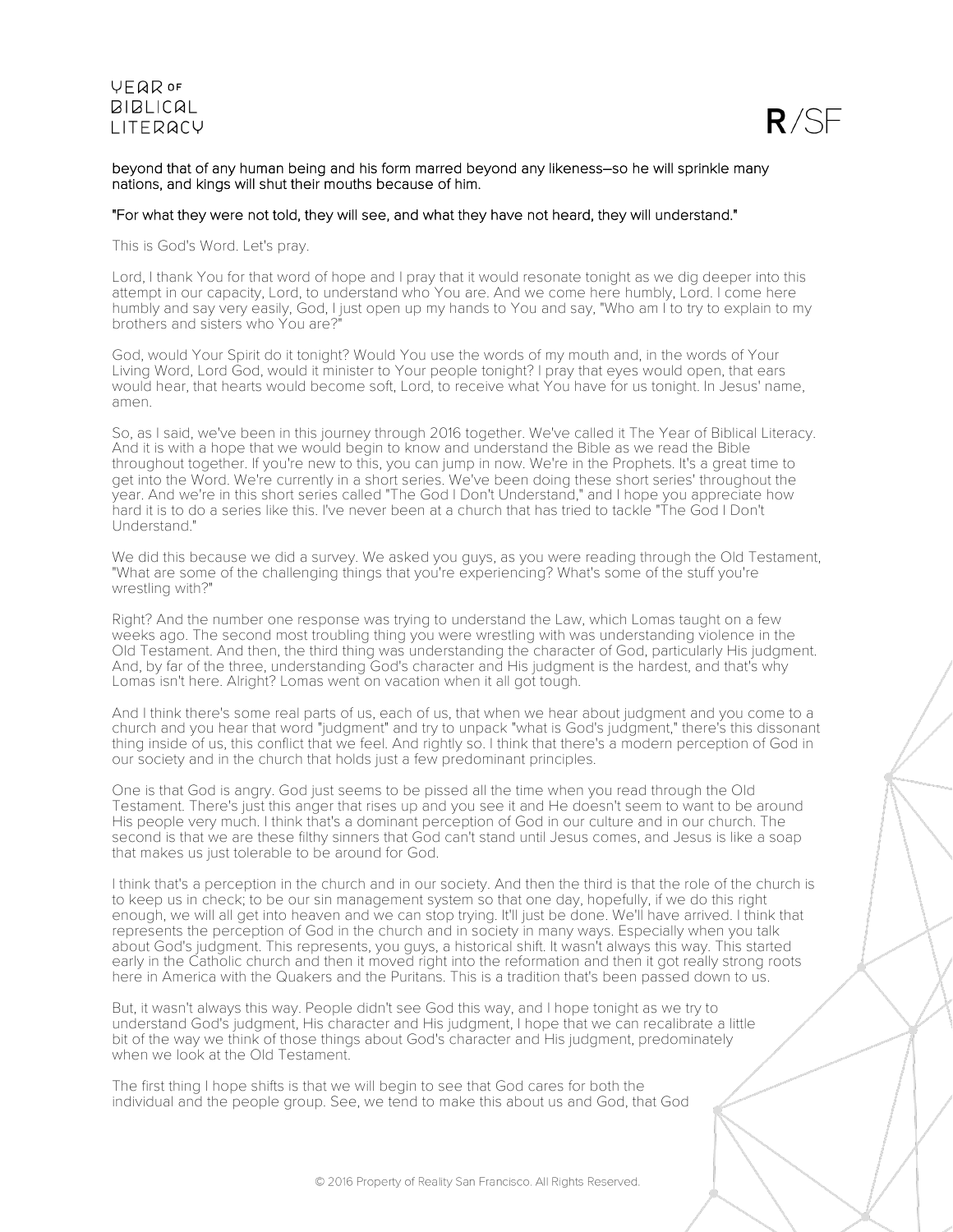

is just so infatuated with your foul-ups every single day. He's just watching, maniacally, for all the ways you're going to screw up, that this is like His pleasure thing. And I just want to shatter that idea. One, that that is all God cares about and two, that you're the only thing that God cares about.

Okay, He does. He loves you. But, you're not the only thing that He cares about. That's a very Western – especially American – way of looking at who God is in this individual way. God cares for the individual, but He cares for the people group.

There is both a micro-story that God is working throughout Scripture and in our time that has to do with the individual lives of people. But also, there's a macro-story going on that God cares for and fights for and loves entire people groups and all tribes and tongues and nations. This means that God judges and cares about both your life, but also the human story; the macro picture.

The second shift that I hope we can tackle a little bit tonight is that God's judgment is good news, not bad news. That this actually – what you're going to hear today – might be the best thing you've heard all day, maybe the best thing all week, hopefully the best thing you've heard in your entire life. That God is a good judge and that we need a good judge. I'm going to contend for that tonight. God's judgment is good news, not bad news.

Now I think, no matter where you come from, no matter what your background is, no matter what you came into tonight thinking about church or God or Christ or anything else, I think we could all agree that we live in a mess of a world. Right? I could talk about ISIS, I could talk about Boko Haram, I could talk about mass incarceration, I could talk about inequality of income. I could talk about any one of those things for the entire night and you guys, I think, would agree. Like, "Oh, yeah. I understand. We're in a mess."

Right? Are you guys with me? Okay. Five of you are with me. Thank you. This is good. But, maybe dial it down, okay? I'll get off my soapbox a little bit and dial it down.

We experience injustice on this huge level throughout the world, but we experience it in our daily lives all the time. In my former life, before I was a pastor, I coached high school baseball. And this one year, 2009, I was coaching a team that was in the league championship, and this was the final game of the regular season going into the playoffs. We were playing for the league championship. And I've got the guys out in the outfield and we're getting warmed up and we're getting ready and guys are psyched and everything. And I see this kid walk out dressed as an umpire and I think, "What's going on here?"

So, I go to meet him and I'm like, "Hey, what's up, buddy? What's going on?"

And he's like, "Hey, you know, we were really busy scheduled with umpires today. Pretty short handed. So, I got assigned to your game today. I've only been doing this a couple weeks and I know I'm supposed to have a second umpire at second base, but I'm all by myself today. So, here I am."

And I was like, "Fantastic. That's great. Welcome. Let's get the game started."

So, we get going and this is a close game. Right? Close game. Two good teams. And we're in about the fifth or sixth inning when our opponent does something and makes this terrible mistake. If you know baseball at all, you have to bat in a particular line-up, right? Each team is given each other's line-up and that is like the law. Okay? You cannot bat in any order you want. You have to bat in your line-up. And, if you don't, then that player will be out. Well, guess what? Fifth or sixth inning rolls around, our opponent's up to bat, the guy who comes to the plate is out of batting order. And I was like, "Yes."

Because, the rule is as soon as my pitcher throws that first pitch, that guy's out. He took a pitch out of order. He's out. So, I wait, the guy is up there and I'm looking and I'm like, "This is perfect. Fantastic."

Pitcher throws the pitch, "Time, blue!" and I walk out and I was like, "Here is the batting order. This guy is out of order and so he's out."

And right away the opposing coach comes running out of the dugout like, "Whoa, whoa, whoa, whoa. Hold on a second. Okay, listen. I meant to make the switch in between innings. I should've done that. Sorry. Listen, this is league championship. Let's not like make a big thing out of nothing."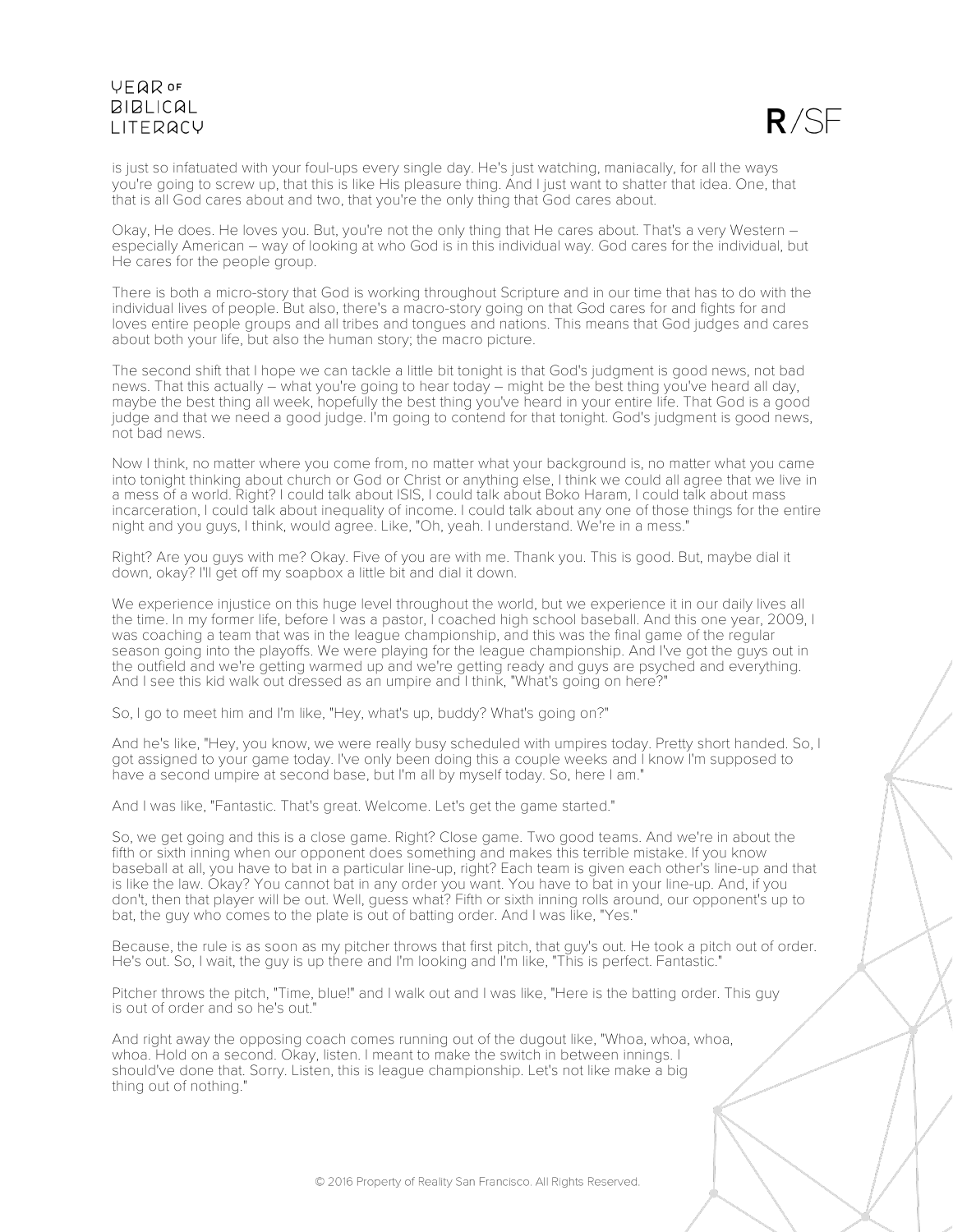

I was like, "Whoa, what are you talking about? What?"

And he and I get into this thing and it's getting heated and whatever and I look at Junior over here and he is white. Like, this is literally his worst nightmare of what could have happened umpiring. And he's just listening and whatever and we have all our words in and then we both turn and look at him and he says, "Well, let's play ball."

"I'll be right back."

I go into the dugout and I get my rulebook and I open the rulebook and I say, "Hey, man. Come here. Listen. I know you're kind of new at this, but here's the rule that says. Here it is. If you bat out of order, this guy's out. And I realize there's all these people watching and this is kind of embarrassing. But, listen. The guy's out. This is a rule."

And this is what he says to me. It's burned into my memory for all of eternity. This is what he says to me. He says, "Coach, this is how we're gonna play today. Thank you."

What? What? This is how we're going to play today? What does that mean? What are you even talking about? You can't play baseball saying, "This is how we're going to play today." You can't do that.

We went on and we won that game, by the way. God is sovereign and He's just. God's judgment, I'm just saying. This is how we're going to play today? What is that? You can't play baseball that way. It creates total chaos. And I want to take that a step further. You can't live your life this way. We can't say today, "If you get picked up by the police, you are guilty until proven innocent. That's how we're going to play today."

That doesn't work. We can't say, as we drive through the city, "Green lights mean stop and red lights mean go. That's how we're going to play today."

You can't do that. Unless you're on a bicycle and then you can do whatever you want. You can do whatever you want. You know what I'm saying. This is how we're going to play today? That doesn't work. It creates total chaos. So, I want to just submit that to you guys that you get this. Whether you like the idea of judgment or justice or not, you get this. If we don't live within some kind of boundaries, something that holds this thing together, it's chaos. It's chaos. It would make no sense. It leads to chaos.

So, I think you'd agree with the premise that this world had plenty of foolish umpires in it. And this world has plenty of racist cops in it. And this world has plenty of crooked politicians in it. And this world has plenty of greedy executives in it. And, for the love of God, would someone please come and make it right? Would someone set some order back in place? And I think, you guys, this is the story of the Old Testament. I'm not even going to jump ahead to Jesus. That would be so easy. I'm not even going to jump ahead to Jesus.

You're the survey. Survey said that you were struggling with God's character and judgment within the Old Testament context, and I want to tell you we're going to look at that tonight and I think you're going to see a God who is just and who loves. A God whose grace falls on the righteous and the wicked. That He holds all of these things together and that He's a good judge.

So, we're going to do a flyby on a couple Old Testament texts that you've already been reading if you've been reading with us through The Year of Biblical Literacy. But, before we get into these two stories, I want to kind of reshape the lens of when we talk about what judgment would've meant for Israel. What they would have heard and thought about when they heard about a just God or God's judgment. You see, our lens is very different than what Israel would have interpreted and all of the ancient Near East would have interpreted as judgment.

When we talk about judgment from an Old Testament perspective, we're essentially talking about God's rulership, His kingship, His authority over what He has created. And we have a hard time with this. We have a hard time with this. We don't live with kings, we don't live with queens and, unfortunately, we don't even live with princes anymore. I know. A moment of silence for the greatness. Thank You, God, for Prince.

This can trip us up because we don't live in this context. This doesn't make sense to us. When I say the word "judgment," what probably pops in your head is an old white man in a black robe behind a big mahogany desk holding a gavel, and that would be right. That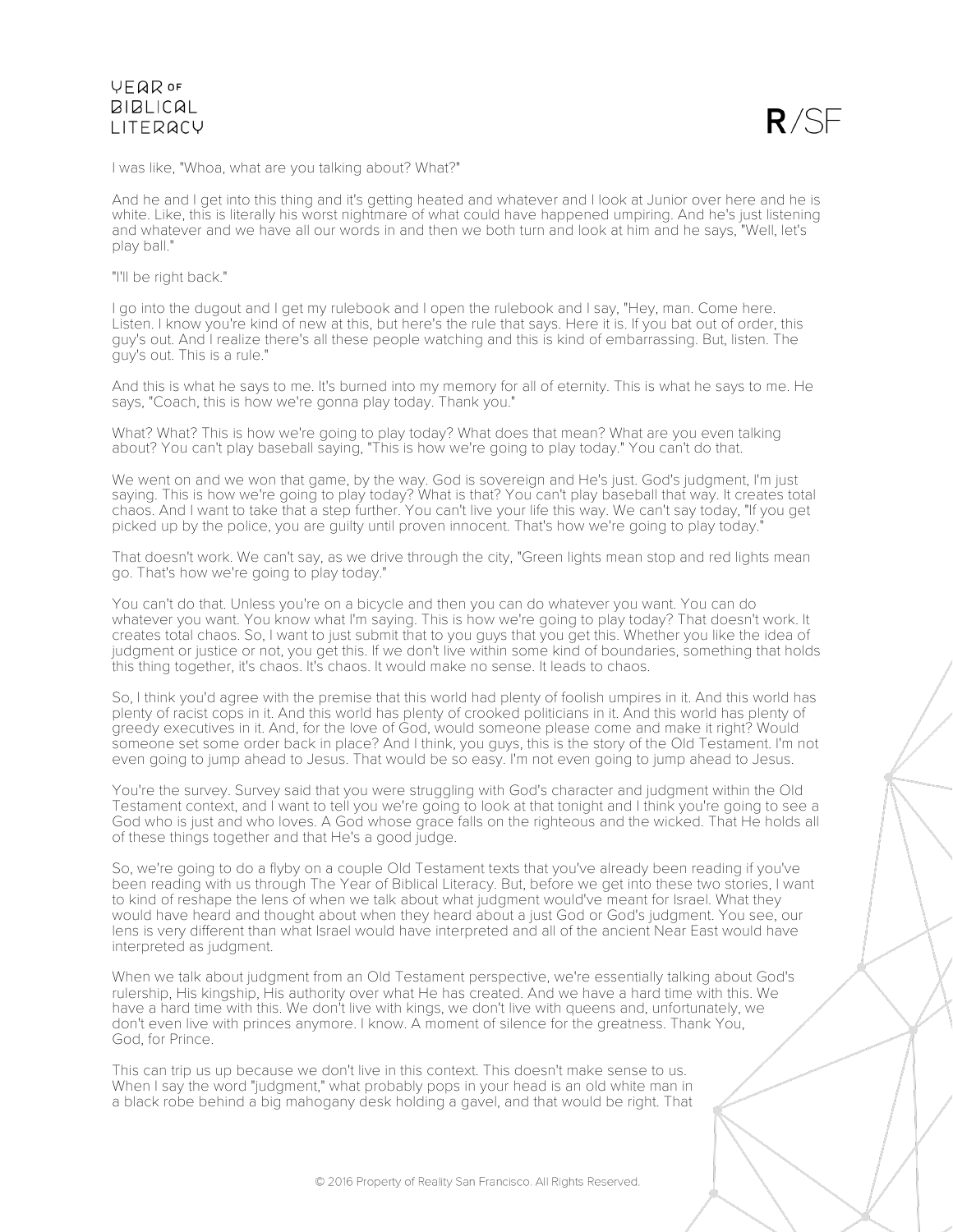

is our context for a judge and for judgment. But, that is not at all the way Israel would have thought about judgment or being the judge. They would have known that judgment came from only the highest authority in the land, and that would've been the king, the one who held all the authority over his land.

And that king, or his given representative, would be the only one that could make judgments over the people. That's the only way it worked. If the king is the judge, then his judgments are deeply connected to his kingship and his people. And this is the shift, okay? Listen. All this week, all next week, as we go in through the year, there are going to be judges sitting in courthouses throughout this city and they're going to be making decisions, maybe good, maybe bad, I don't know, about people that I don't know and the consequences that really have literally no affect on my life. I am not connected to the judgments that are made in our culture, predominately.

Especially in this city. I'm not connected. They don't affect my every day life. This is so different than what a kingship would have been. A kingship would have been all the people gathering in the kingdom and bringing before the king their issues and problems and troubles. And the king, if he's a good king, makes decisions not just in the best interest of himself, but for his people and for his entire kingdom. That's what a good judge would be, and that's what we see Israel seeing God as, as a good judge.

So, when we talk about God's judgment, we're talking about His rulership. The concept, the idea, that God knows what's best for all that He has created, His domain, and that He's trustworthy to oversee it. That's the way Israel would have thought of God as judge. This is strange to us, but not strange to most of human history. In fact, the entire narrative of the Bible, from Genesis 1 all the way to Revelation, is this concept that God is creating a kingdom of His own from scratch. He is creating a kingdom of His own and that it's a good one and that it has order and that it produces life. Then that life is good and it has order and it produces more life. And this is the way it is supposed to be set in motion.

Interestingly, the first time we see the word "rule," "to rule," or "rulership," this oversight or this authority and judgment, it's right at the very beginning in Genesis 1. It says, "Then God said, 'Let us make mankind in our image, in our likeness, so that they may rule over the fish in the sea and the birds in the sky, over the livestock and wild animals and all the creatures.'"

### Jump down to Genesis 1:28: "God blessed them and said to them, 'Be fruitful and increase in number; fill the earth and subdue it. Rule over the first in the sea and the birds in the sky and over every living creature that moves on the ground.'"

So, this is a remarkable move. This is a surprise. It seems that God's plan is to rule His authority, His kingdom, through us. He is handing the keys to His people, to His image-bearers, with the hope and assumption that being His image-bearers we will go forth and be the judges and the rulers that He would be. That's what's going on here. In fact, I would argue that's the entire narrative of the Old Testament in one story that God is continually trying to set up humanity as good rulers, as good overseers, good judges of His creation.

And yet, that doesn't work. It continues over and over to fall apart. So, that is the way Israel would have understood to be a judge, to be a king, to be a ruler or be an overseer. So now, I want to look at how God deals with this failure. How God deals with the missteps of His people. And I want to look at it on the micro level in an individual's life and then on the macro level, the story of an entire people group. So, to look first at the micro level, I want you to turn with me, if you have a Bible, to Genesis 4. This is an incredible story of God's character that, for some reason, gets looked over and not talked about much, but I think is a dynamic story.

Genesis 4. About a man named Cain. And it says this:

Genesis 4:1: "Adam made love to his wife Eve, and she became pregnant and gave birth to Cain. She said, 'With the help of the Lord I have brought forth a man.' Later she gave birth to his brother Abel.

"Now Abel kept flocks," – he was a shepherd – "and Cain worked the soil."

He was a farmer or a gardener.

"In the course of time Cain brought some of his fruits of the soil as an offering to the Lord. And Abel also brought an offering–fat portions from some of the firstborn of his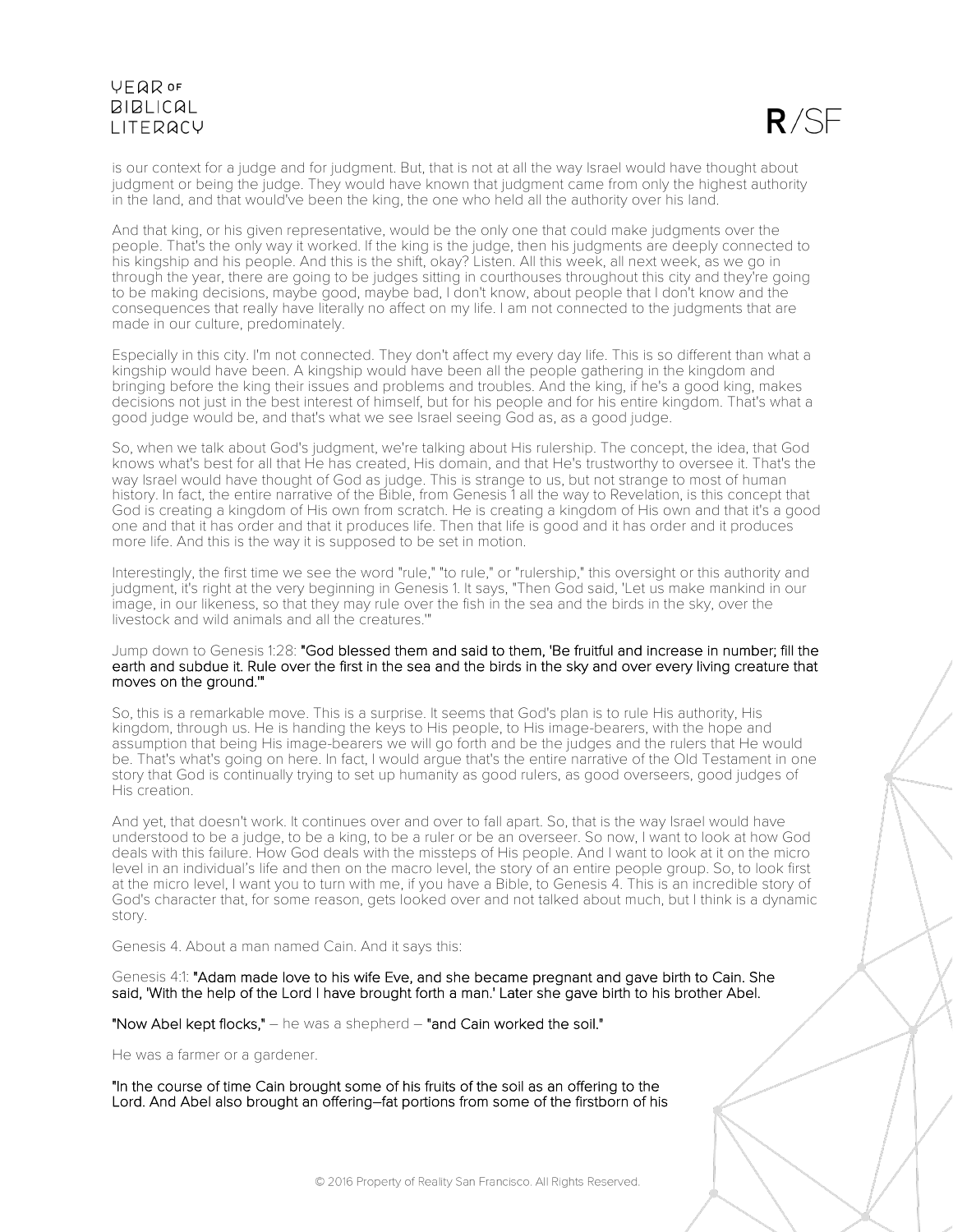

flock. The Lord looked with favor on Abel and his offering, but on Cain and his offering he did not look with favor. So Cain was very angry, and his face was downcast.

"Then the Lord said to Cain, 'Why are you angry? Why is your face downcast? If you do what is right, will you not be accepted? But if you do not do what is right, sin is crouching at your door; it desires to have you, but you must..." – what? – "...rule over it.'

"Now Cain said to his brother Abel, 'Let's go out to the field.' While they were in the field, Cain attacked his brother Abel and killed him.

"Then the Lord said to Cain, 'Where is your brother Abel?'

"'I don't know,' he replied. 'Am I my brother's keeper?'"

Which I think is like one of the most smart ass remarks you'll ever hear in the Bible, by the way. If this was my kid? [whip sound]

#### "'Am I my brother's keeper?'

"The Lord said, 'What have you done, Cain? Listen! Your brother's blood cries out to me from the ground. Now you are under a curse and driven from the ground, which opens its mouth to receive your brother's blood from your hand. When you work the ground, it will no longer yield its crops for you. You will be a restless wanderer on the earth.'

"Cain said to the Lord, 'My punishment is more than I can bear. Today you are driving me from the land, and I will be hidden from your presence; I will be a restless wanderer on the earth, and whoever finds me will kill me.'

"But the Lord said to him, 'Not so; anyone who kills Cain will suffer vengeance seven times over.' Then..." – check this out. Listen – "...the Lord put a mark on Cain so that no one who found him would kill him. So Cain went out from the Lord's presence and lived in the land of Nod, east of Eden."

That's where we'll stop. What an incredible story of God's character and His judgment. Let's walk through this step by step. Cain is holding back from the Lord from the very beginning. It says that he brought some offerings to the Lord, but that Abel's offerings were the best of what he had. Abel's offerings were honoring God. They were a sacrifice to Abel. They cost something. They were the best of what he had that he was giving to God. Cain was just bringing some of what he had, and God could tell his heart.

And God, even in that moment, God doesn't squash Cain. He doesn't squash him. He puts His arm around him and says, "Cain, listen. Don't be angry. Don't be jealous. Don't freak out. Alright? Do what you know is right and you will be accepted. If you don't, there will be consequences. But, I have given within you, Cain, the ability to make that decision; to rule over that thing outside crouching at the door. I've given you the ability to do that. So, listen. It's up to you. I'm giving you good counsel here."

Cain blows that off. He goes into the field; he murders his brother. And this incredibly poetic moment happens where God confronts Cain and He says, "Do you understand that the blood of your brother, the injustice that has happened, is crying out to me? I don't ignore that."

God says, "I don't ignore that."

I want to pause for a moment. Can you imagine? We live in, historically, the most violent, war-torn time in human history. Can you imagine the blood that is crying out for justice? That God must be hearing? And I'm telling you, we know this from who He says He is. He doesn't turn a deaf ear to that. It matters to Him. And so, He casts a judgment on Cain. And we can look at this and we could say, "Man, doesn't Cain get off easy?"

The author here kind of puts us in a bind, right? He puts us in a bind. This is a murderer. A lying murderer. And I want to ask you: what would be your judgment on Cain? What judgment would you ask against him? Would you ask that God destroy Cain? Put him down? Would you ask that God would turn a blind eye and let him loose? We have to think that way. What is the judgment we want? Because, we are Cain. We are Cain. And we have to live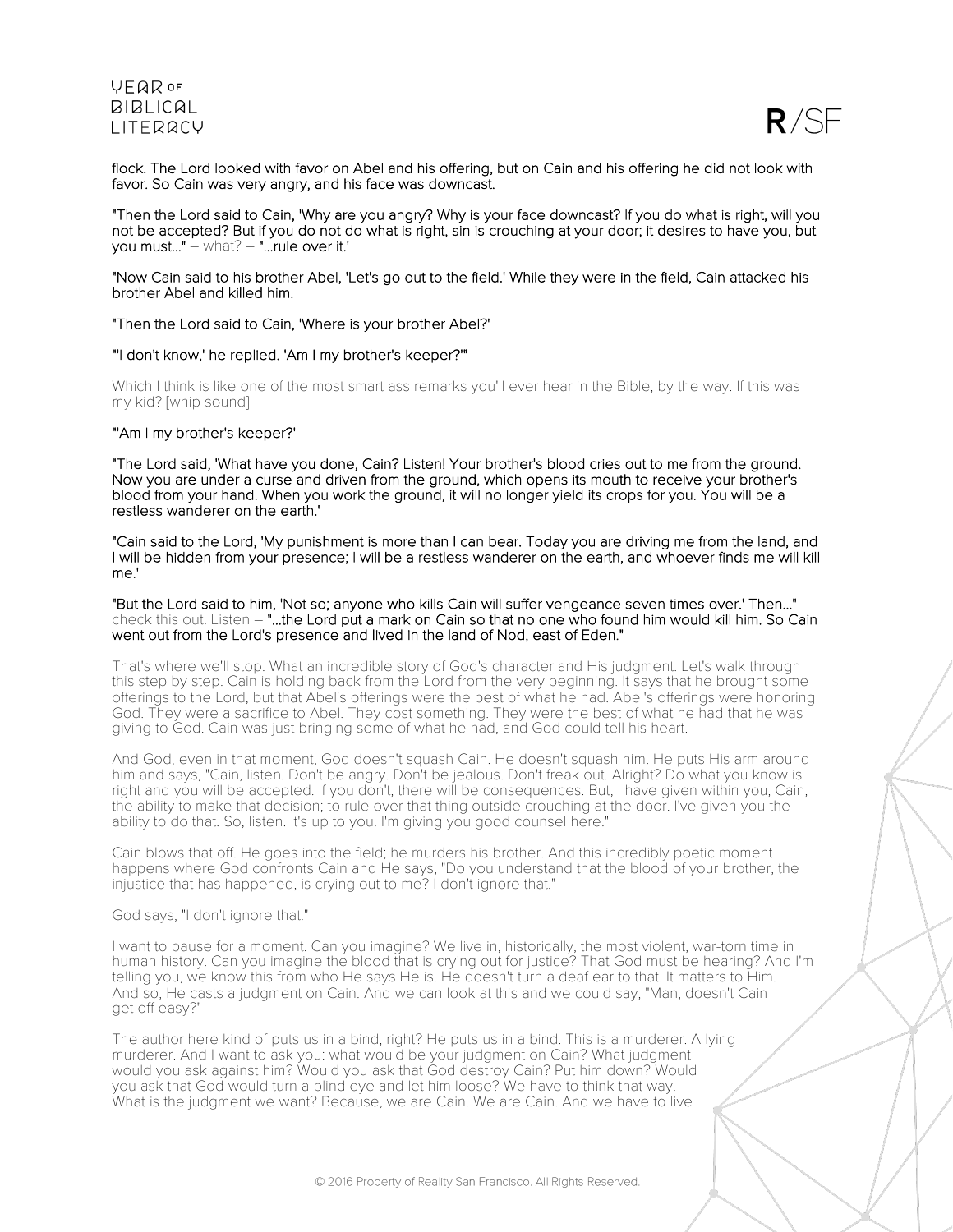

under that same judgment. It has to be equal across the board.

So, the author puts you in this really precarious place. Does God let Cain off the hook and turn a blind eye? Does God exact justice and destroy Cain? He doesn't do either of those. God, in His justice, He hears the cry of Abel's blood and He cannot and will not ignore that. So, what happens is there becomes a distance between God's presence and Cain. The same as what happened to his parents, there was a distance and now a greater distance from God's presence.

And we may say that that sure is light. "Man, that sure is letting him off the hook."

But, I want you to look at Cain's words, because Cain didn't feel that way. Listen to what he says. His response: "This is more than I can bear. Whoever finds me will kill me."

To Cain, this is a death sentence. This is a death sentence. But, watch what God does here. This is incredible. God puts a mark on Cain. God puts His mark on Cain and says, "No. That will not happen because you are mine."

And God claims Cain as His own. Murdering, lying, smart-mouth, all of it. He claims Cain as His own and He puts a mark on Him identifying Cain with Himself and Himself with Cain. Who does that? What judge does that and says, "I will stand in harms way for you?"

It's incredible. This is a huge moment. And, if we look rightly, we see this throughout the story arch of the Old Testament. And we'll get there. So, is this justice? Yes. Is this compassion? Yes. God does not destroy Cain for his sin. He spares him because He loves Cain. He loves him. But, He will not overlook the injustice. And, furthermore, God stays committed to the big picture. That while there is also this micro story of what's going on with Cain and his family and his life, there's a macro story that's also going forward, and God never takes His eye off of that.

God's character and judgment are good and patient and kind, and yet He does not put up with rebellion or disobedience. This will be the story for all of humanity. God's judgment is a good thing. This is one of my favorite stories in the Old Testament of God's character and judgment on this micro, personal level. God gets so involved with Cain's life and He enters and connects Himself to Cain's story. A brutally sinful and broken man He connects Himself to.

So now, let's look at the character of God and His judgment over a people group. And that will, of course, be Israel. So, if you would, jump with me one more time to Exodus 5:22. And, to set the story up, this is the story of Israel as they have been sitting in slavery for 400 years. They're being oppressed by a dominate king who is just using them and abusing them. And Moses has been sent to tell the people, "Don't worry. God's coming. Something's going to take place. This will not be your circumstance any longer."

And this is where we pick it up.

Exodus 5:22. It says, "Moses returned to the Lord..." – after speaking to Pharaoh – "...and said, 'Why, Lord, why have you brought trouble on this people [Israel]? Is this why you sent me? Every since I went to Pharaoh to speak in your name, he has brought trouble on this people, and you have not rescued your people at all [by the way].'

"Then the Lord said to Moses, 'Now you will see what I will do to Pharaoh: Because of my mighty hand he will let them go; because of my might hand he will drive them out of his country.'

"God also said to Moses, 'I am the Lord. I appeared to Abraham, to Isaac and to Jacob as God Almighty, but by my name the Lord I did not make myself fully known to them. I also established my covenant with them to give them the land of Canaan, where they resided as foreigners. Moreover, I have heard the groaning of the Israelites, whom the Egyptians are enslaving, and I have remembered my covenant.

"'Therefore, say to the Israelites: 'I am the Lord, and I will bring you out from under the yoke of the Egyptians. I will free you from being slaves to them, and I will redeem you with an outstretched arm and with mighty acts of judgment. I will take you as my own people, and I will be your God. Then you will know that I am the Lord your God, who brought you out from under the yoke of the Egyptians. And I will bring you to the land I swore with uplifted hand to give to Abraham, to Isaac and to Jacob. I will give it to you as a possession. I am the Lord.'''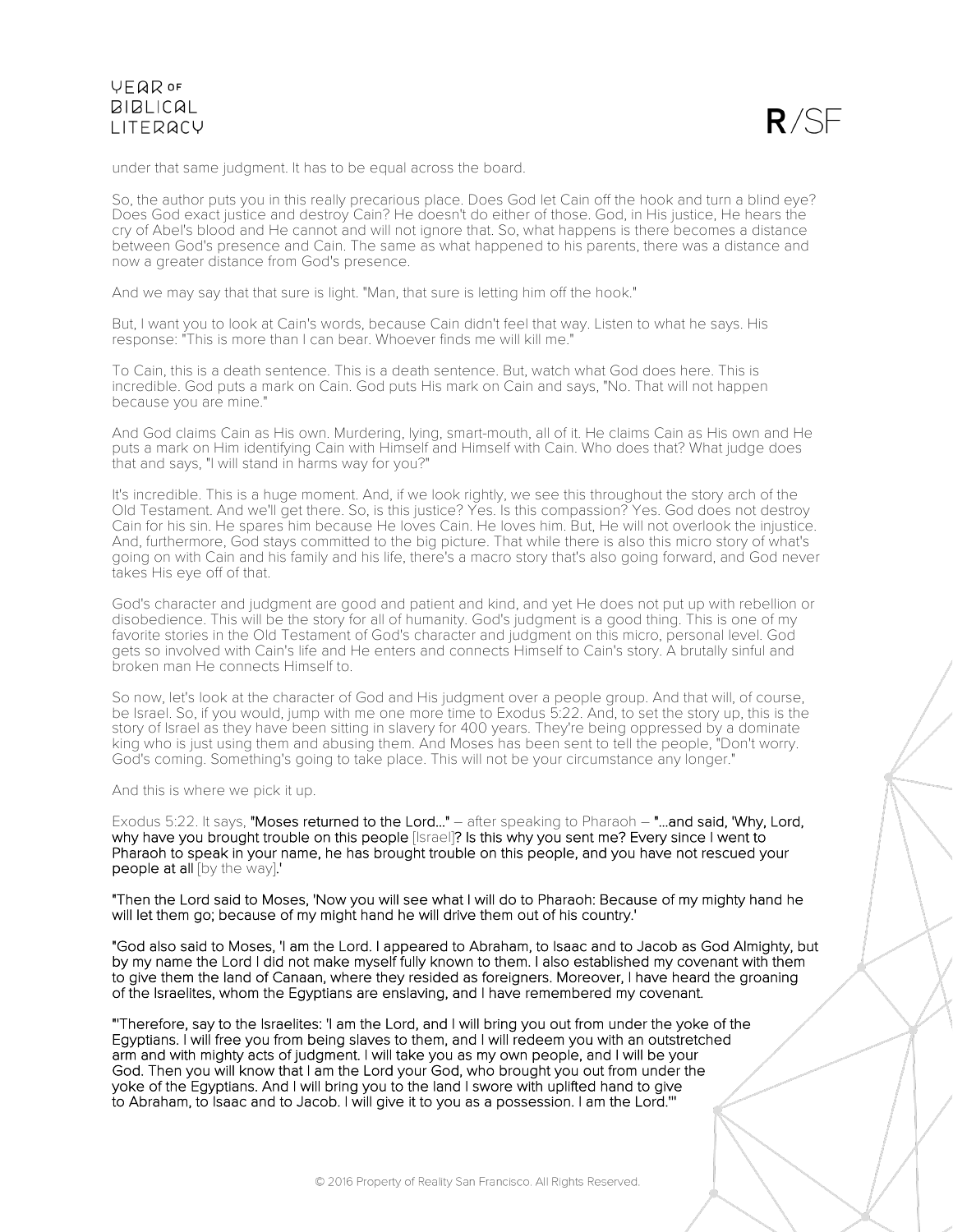$R/SE$ 

What we see here is God remembering His promise to a people and God stepping in and intervening for an entire people group. Church, this is not an easy topic. But, this is something I think we need to identify more strongly with as a church; as a people group. To better understand the goodness of God's judgment, we have to understand the plight of the oppressed. And we don't do that. We don't do that enough. Church, I just want to say – David Lomas touched on this a little bit and it kind of ticked me off because he was stealing my thunder. But, some of our discomfort with God's judgment may be our own culture and power bias, especially if you are white in this church.

And I get it. That's not a popular thing to say. But, it may be, if you have a problem with God's judgment, because you identify more with Pharaoh than you do with the enslaved people of Israel and how their heart would have been yearning and crying out for someone, for that God far off and distant that they have been crying to, to show up and smash and crush the head of their enslavers. Church, we have an ugly history in our country of the church being silent when people are being oppressed. We need to own that and we need to put ourselves in the place, identify a little bit more with those that have suffered and are suffering. If we do that, I guarantee you you will see God's judgment and liberation very differently. I have.

Dave Lomas mentioned it last week in an interview, a podcast that he was listening to, that for so many people in the black church, to hear that there was a God that would come and destroy the oppressor, to destroy the enslaver, "Amen. Yeah. That's the God I want."

They would celebrate this judgment of God. It would be a very good and positive thing. And that is a part, you guys, that we just don't spend time identifying with at all, and we need to repent. It is as simple as that. We need to repent and open our hearts to that. It will shift the way we see God's judgment. He hears the cries of His enslaved people and He acts. He does something about it. He liberates them. It matters to Him. But listen, He also loves the oppressor. He fights the oppressor, but He loves the oppressor. This is the incredible character of who God is.

He gives Pharaoh 10 times to make a decision; the right decision. Now, I want to ask you a question: I have three little kids. If you guys came up here after service and one of my daughters was up here and they're kicking you in the shin and I say, "Hey, baby, don't do that. That's not nice. We don't act that way." And they continue to kick you in the shin and I say, "Seriously, honey, stop kicking the nice people from church in the shin. They're not going to want to hang out with us if you do that."

If I did that 10 times, you would say, "You're an idiot and you're an irresponsible father," and you'd be right. That just doesn't – listen, who gives someone 10 opportunities to make a right decision and gives them little pieces of justice and little reminders like, "Seriously, don't mess around with this. Do what I'm asking you to do." Ten times. God is incredibly patient, even with Pharaoh who is the representation of everything that is anti-God. An enslaver of people, a god unto himself, an extractor of everything that is good in the world for his own greed and his own pride. And God is patient, even with him.

But, He will not stand for injustice. So, this amazing thing happens, you guys. It's called "The Passover." God goes to liberate Israel, His people, and the way He does it is He says, "There must be an atonement. There must be a punishment. There must be something that takes care of this injustice. And it's going to be for all people. It's going to be for everyone. Pharaoh's had his chance. Israel, if you want to be my people, then you have to listen and obey."

And He gives them a mark, this symbol, to put on their doorway. As an entire people group, the blood of this innocent lamb, the atonement, is put on the doorpost of every house. And they're given a choice. Maybe there were Israelites who didn't do that and they would've suffered the same consequence as Pharaoh's family. But listen, does this ring familiar that God puts a mark on those He claims as His own? The same as He did with Cain.

He said, "These are my people. Here is your symbol and your mark. I will put this on you and people will know you are mine and I will go before you and I will deliver you and you will be my people."

And he begins to create an entirely new kingdom. Just like we saw in Cain's story, God connects Himself to suffering people. He enters their story. He marks His people as His own as He marked Cain. Alright.

As you guys have been reading, you know the story that happens with Israel. Here's the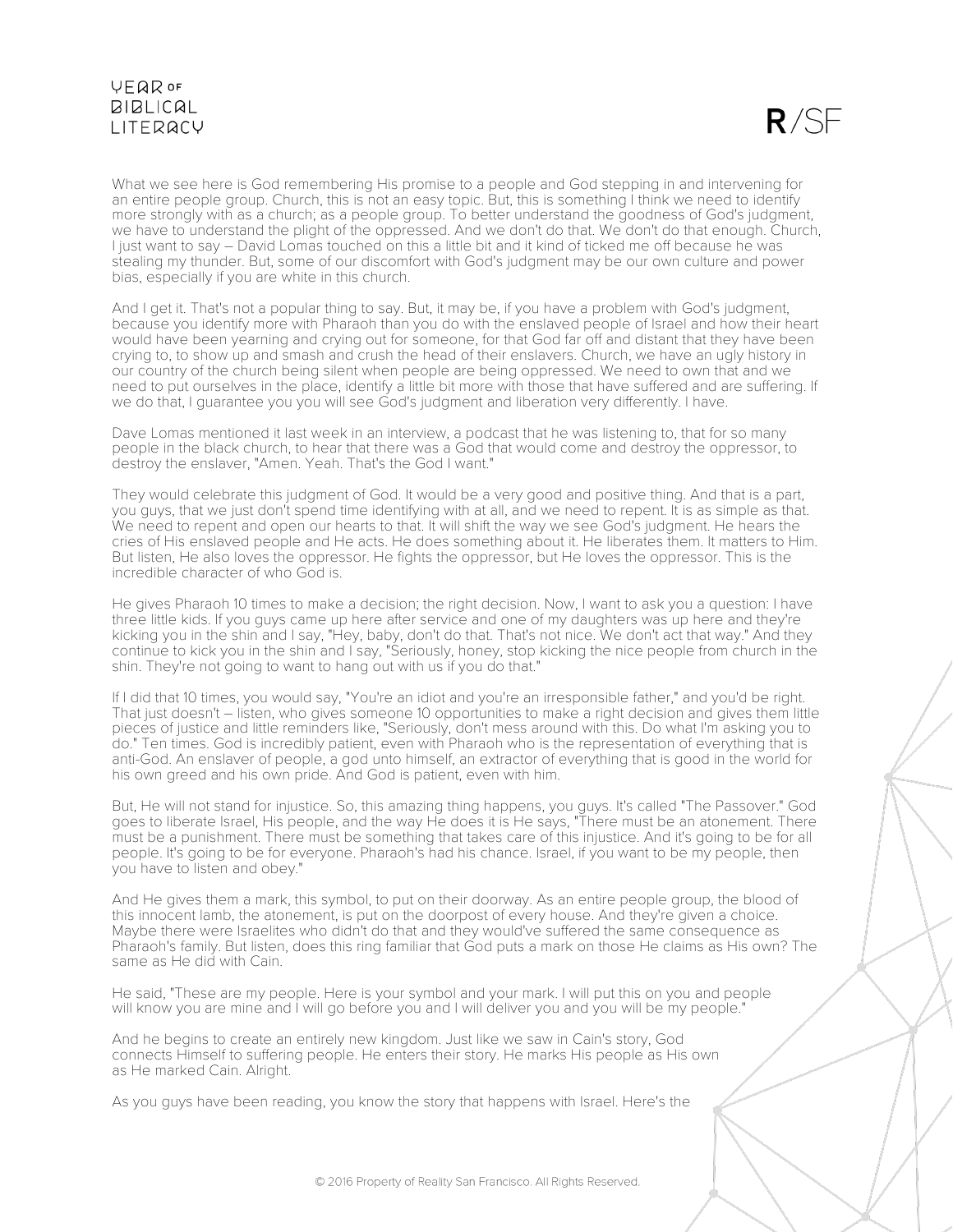

irony: Israel gets liberated and brought into their own land where they get to set up the place that God had created for them. And the assumption, again, is God is giving the keys to this people group and He says, "Go be the people that I am to the world. Show the world who I am that you might draw all nations."

And then you read Judges. You want to read about judgment? There's a whole book. It's called "Judges." And they're a mess and they do terrible things; horrible things. Read Judges 19. We read it last week in church. Horrific things within the nation of Israel. But, God doesn't stop there. Then He gives them a king, a literal king, to set up their kingdom. And that doesn't get any better. It continues to unfold and unwind and unravel and it's a mess. Until finally, God comes to the place where we started tonight. He says, "No more."

Now, this is the irony: God exacts the same judgment on Israel's king that He did with Pharaoh. "You've become just like Pharaoh. You're supposed to be my people. You're supposed to be different. And yet, you're exactly the same."

So, He destroys – utterly destroys – Jerusalem, and Israel is scattered among its enemies and they're put into exile. And this is where this incredible prophecy comes from Isaiah. So, what is the hope then? What is the hope of this people? I want you guys to watch something real quick.

[Video]

"There's this beautiful poem that's in the book of Isaiah."

"The city of Jerusalem has just been destroyed by Babylon, a great kingdom in the north, and all of these Jewish people, they've been sent away into exile. But, a few remained in the city. And there it left wondering, 'What just happened? Has our God abandoned us?'"

"Right? Because, Jerusalem was supposed to be the city where God would reign over the world to bring peace and blessing to everyone."

"Now, Isaiah had been saying that Jerusalem's destruction was a mess of Israel's own making. They had turned away from their God, become corrupt, and so, their city and their temple, were destroyed."

"Yeah. Everything seems lost."

"But, the poem goes on. There's a watchman on the city walls and, far out on the hills, we see a messenger and he's running towards the city. He's running and he's shouting, 'Good news!'"

"And Isaiah says, 'How beautiful on the mountains are the feet of those who bring good news?'"

"Beautiful feet?"

"Yes. The feet are beautiful because they're carrying a beautiful message."

"What's the message?"

"That despite Jerusalem's destruction, Israel's God still reigns as king and that God Himself is going to one day return to this city, take up His throne, and bring peace."

"And the watchman sang for joy because of the good news that their God still reigns."

"Now, in the New Testament, we find this same phrase: 'the good news.' It's the Greek word 'euangelion,' and it's also sometimes translated with the word 'Gospel.'"

"So, when Christians say, 'Do you believe the Gospel,' they mean, 'Do you believe the news?'"

"But, not just any news. In the Bible, this phrase is always about the announcement of the reign of a new king. And, in the New Testament, the Gospels use this phrase to summarize all of Jesus' teachings. They say that He went about proclaiming the good news of God's kingdom."

"So, Jesus saw Himself as the messenger, bringing the news that God reigns."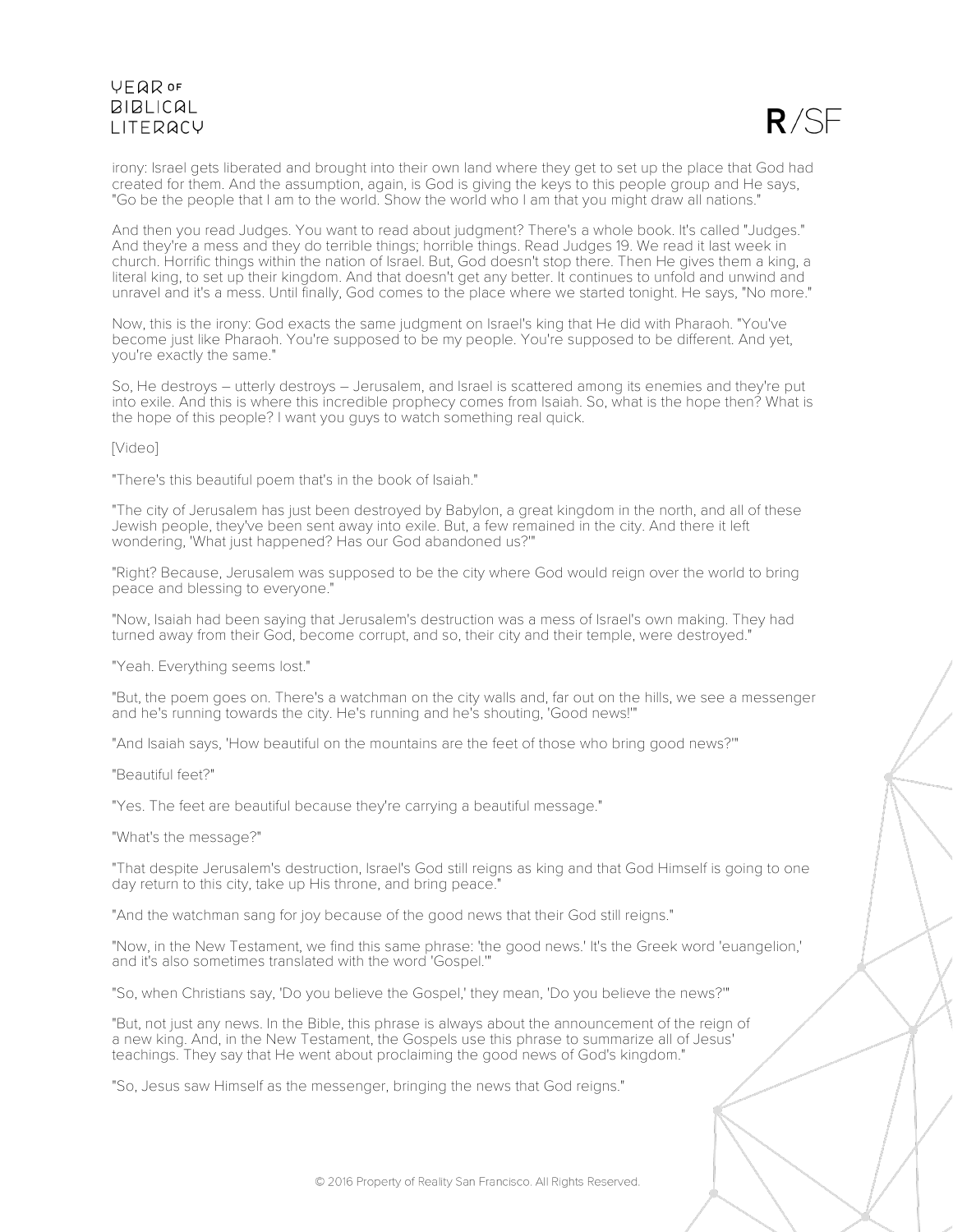

"Yes. But, the way that He described God's reign, it surprised everybody. I mean, think: a powerful, successful kingdom, it needs to be strong, able to impose its will, able to defeat its enemies. But, Jesus said, 'The greatest person in God's kingdom was the weakest. The one who loves and who serves the poor.' And He said that you live under God's reign when you respond to evil by loving your enemies and forgiving them and seeking peace. This is an upside-down kingdom."

"Now, Jesus also said that this kingdom was arriving with Him."

"Yeah. So, for example, there's this really interesting story where there's a high-ranking Roman officer and he comes to Jesus begging Him to heal his servant. And He even calls Jesus his Lord, acknowledging that Jesus is his authority. Jesus praises this man for recognizing what no one else yet had. That not only was Jesus announcing God's kingdom, He was the King."

"And so, the word gets out that this Jewish man from Galilee is talking and acting like He's the king of Israel. He's appointing 12 disciples, which are an image of Israel's 12 tribes. He's healing people and forgiving people of their sins."

"And all of this so threatened Israel's leaders that they finally decide to have Him killed. And Jesus let them."

"Yeah. Which is a weird thing to do if you're trying to become king."

"That's right. But, for Jesus, this is what had to happen. Jesus saw the sin and the devastation of His people, Israel, as just one small part of the entire human condition. How all of humanity has rebelled against God, resulting in the tragedy and devastation of our whole world. So, how is God going to bring His reign over such a world? Jesus believed it would be through an act of sacrificial love for His enemies. This is why, in the Gospels, Jesus' crucifixion is depicted as His enthronement as the King of the Jews."

"Yeah. He receives a crown. He also receives a robe."

"He's exalted up. Not onto a throne, but onto the cross."

"How beautiful are the feet that bring good news?"

"And the good news, now, is that Jesus has defeated death and that He reigns as King. That He's dealt with our sin and corruption Himself and that He's conquered it with His life and with His love."

"And then, Jesus sends His followers to go out and keep announcing this good news of the upside-down kingdom."

"And to invite everyone to give their allegiance to Him; the King who defeated death with His love."

### [End video]

Church, as we close, I want you just to hear this: that there is no questioning the suffering that you individually have lived through and that we live in in this world and in this city and this time. And yet the hope is that a King has come, He has returned and He has given us an entirely new way of living out His kingdom in our world. And do you understand if you're, tonight, one who would profess to be a follower of Christ, that those keys have been handed to you and to me? And that God expects that we would be His kingdom people in this city, in your neighborhood, with your family and that is how injustice is dealt with by the love of Christ in you and in me.

And, if you're not a believer in Christ, I want you to know that there is one, there is a King, who cares so deeply, loves so deeply you, regardless of what your story is, He could not bear to be separated from you. He offers you to become one of His own; one of His sons, one of His daughters. He loves you deeply.

And lastly, church, if you call yourself a person in this church, in any church, I want you to know this: if there is any place that God's anger rises up the most, it is when the people of God do nothing; when the people of God stay silent to the injustices of this world. Read into the New Testament. What is Jesus most angry about? He's most angry at those who call themselves God's people and yet they don't lift a finger to deal with people's burdens.